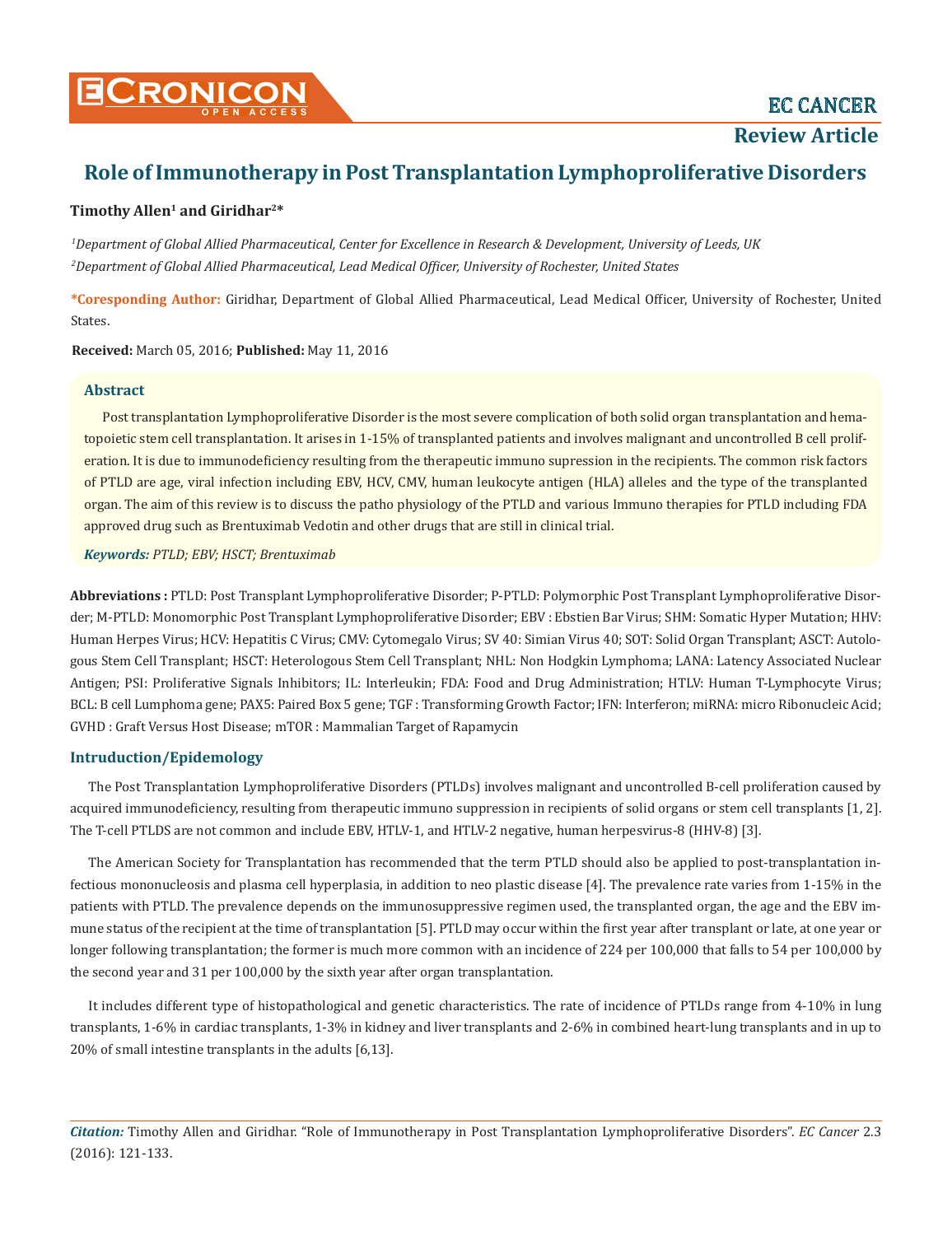#### **Etiology/Predisposing Factors**

The PTLDS occurs due to the transplantation of organs in the body. WHO classified PTLDs in different categories [14].

| Category         | <b>Subtype</b>                                     |
|------------------|----------------------------------------------------|
| Early lesions    | Reactive plasmacytic hyperplasia                   |
| Polymorphic PTLD | Polyclonal                                         |
|                  | Monoclonal                                         |
| Monomorphic      | B-cell lymphomas                                   |
| PTLD             | Diffuse large B-cell lymphoma                      |
|                  | Burkitt's/Burkitt's-like lymphoma                  |
|                  | Plasma cell myeloma                                |
|                  | T-cell lymphomas                                   |
|                  | Peripheral T-cell lymphoma                         |
|                  | Rare types (gamma/delta, T/natural killer<br>cell) |
|                  | Other types                                        |
|                  | Hodgkin's disease-like                             |
|                  | Plasmacytoma-like                                  |

*Table1: WHO classification of PTLD [14].* 

The common risk factors of PTLD are age, viral infections including EBV, Hepatitis C virus (HCV), Cytomegalovirus (CMV) and human leukocyte antigen (HLA) alleles, such as: HLA-A2, -A3, -A8 or -A26. The prevalence rate also varies due to the transplantation of organ [15].

| <b>Type of transplanted organ</b>                      | Location and frequency [%] |           |         |                |             |          |              |
|--------------------------------------------------------|----------------------------|-----------|---------|----------------|-------------|----------|--------------|
|                                                        | Kidney                     | Lung      | Liver   | <b>CNS</b>     | Lymph nodes | GI tract | Disseminated |
| Kidney                                                 | $10.3 - 32$                | 4.4       | 4.9     | 11.7           | 9.5         | 15.3     | 14           |
| Liver                                                  |                            | 4.2       | 21.8-33 | 4.2            | 9.7         | 12.1     | 13.3         |
| Heart                                                  | 0.6                        | 16        | 8.9     | $\overline{4}$ | 4.4         | 14.3     | 14.5         |
| Lung and heart-lung                                    | 1.4                        | $50 - 80$ | 4.8     | 3.4            | 2.1         | 4.8      | 10.3         |
| $CNS$ : Central nervous system: $GI:$ Gastrointestinal |                            |           |         |                |             |          |              |

vous system: GI: Gastrointestinal.

*Table2: Location and incidence of PTLD in organ transplantation [15].* 

## **Pathophysiology/Molecular Basis**

**I. Patho physiology/molecular basis of PTLDs**: The DNA mutations such as RhoH/TTF, PAX5, PIM1, C-MYC; chromosomal translocation such as BCL-2, C-MYC, IGH and polymorphisms in both the host (TGF-beta, IFN-gamma, HLA, IL-10) and the EBV genome involves the development of B-cell PTLD Table3.

## **DNA Mutations**

Nucleotide-level variations can be caused by aberrant somatic hyper mutation (SHM) during the germinal center reaction. SHM normally targets the immunoglobulin variable (IgV) genes, in orderto generate high-affinity antibodies [16]. The abnormal SHM is considered to be a tumor-specific pathogenetic process, targeting proto-oncogenes, such as RhoH/TTF, PAX5, PIM1, c-MYC and has been reported in lymphoma to be independent of the immune and EBV status of the host [17,18]. Abnormal SHM may also introduce stop codons in Ig genes, resulting in crippled Bcr. The LMP2A may work as a Bcr substitute in these cells, which provides the necessary survival signals [19].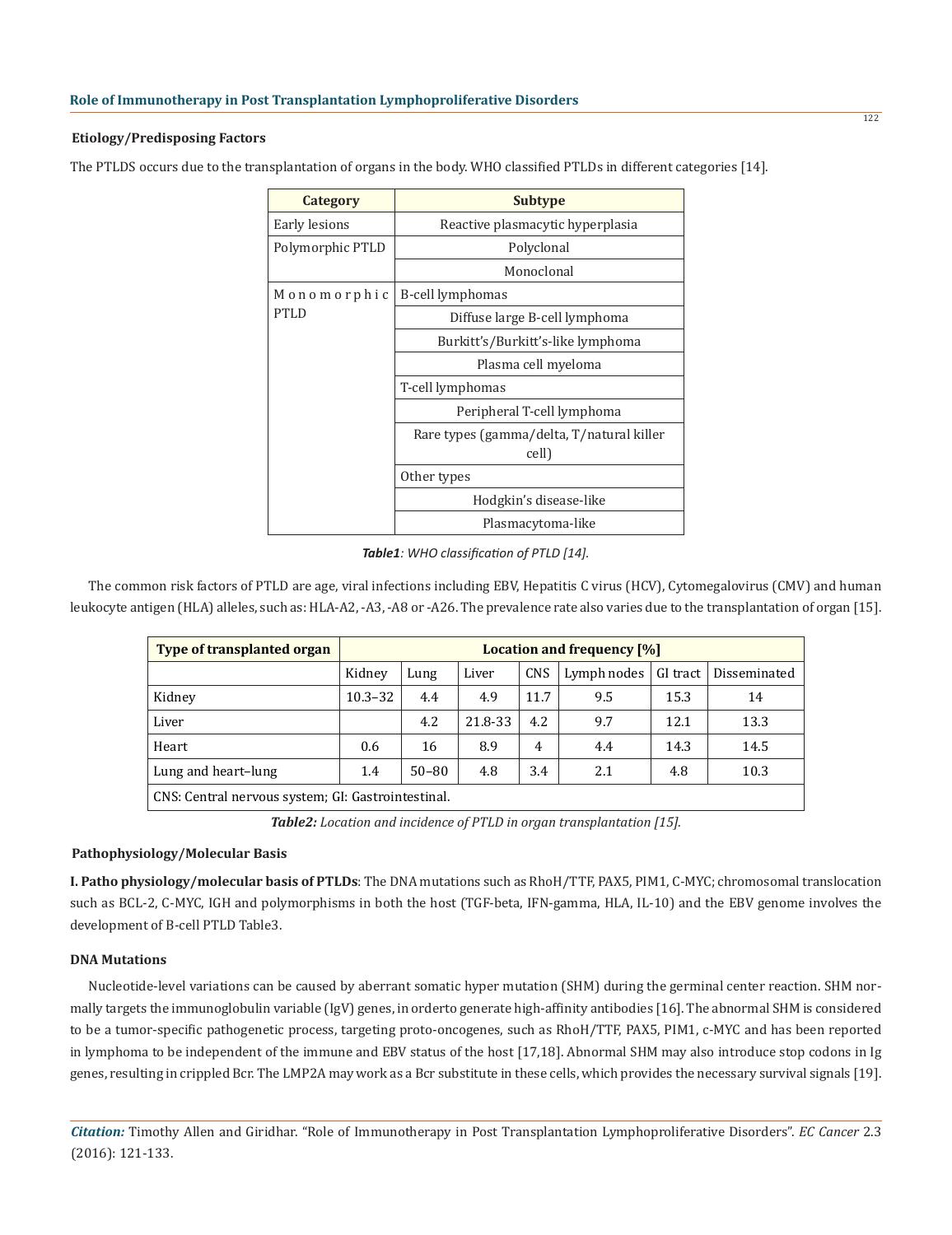#### **Chromosomal Translocation**

The most common aberrations are trisomies of chromosome 9 and/or 11, which are associated with EBV positivity; followed by translocations involving and these are observed 14q32 (IGH, TCL1), 3q27 (BCL-6) and 8q24.1 (C-MYC) [20]. There were two studies, which reported different frequencies of cytogenetic abnormalities in PTLD (57% of Polymorphic Post-transplant lymphoproliferative disease (P-PTLD), 33% of P-PTLD, 46% of Monomorphic Post-transplant lymphoproliferative disease (M-PTLD) and 75% of M-PTLD). These differences suggest that part of PTLD cases are caused by the epigenetic alterations, mutations and oncogenic EBV signaling [21,23]. The PTLD is characterized by distinct genetic abnormalities, such as loss of 4q, 17q and Xp, including various changes, which are common in lymphoma arising in the immuno competent patients, but with different frequencies (gains of 11p, 12q, 12p, 18q21: BCL-2 and MALT, 21q 3q27: BLC-6 and loss of 1p, 6q, 9p, 17p13: TP53) [24].

#### **EBV Genome**

In the EBV genome, mRNAs expressed during latency are encoded in BART clusters (in the introns of BART gene) and BHRF-1 clusters (in the 3′ UTR of the BHRF-1 open reading frame) and can regulate cellular genes, possibly conferring resistance to apoptosis [25]. The BHRF-1 encoded protein is the viral homolog of BCL-2. In addition, the EBV mRNAs can down regulate viral proteins, such as 2A and LMP1, which indicates a possible mechanism for immune escape [25]. Various studies have suggested that EBV encoded mRNA are probably interrupting with immune response against different EBV infected cells [26]. Sometimes the viral mRNA expression is very complex and has been shown to be tissue-specific and dependent on the pattern of EBV gene expression [27]. Apart from its own mRNAs, EBV can simultaneously induce cellular mRNAs for the modulation of lymphocyte homeostasis (miR-155) and interferon responses (miR-146a) [28,29].

EBV comprises different viral proteins, which interact with or show homology to a range of anti-apoptotic human molecules, cytokines and signal transducers. These viral proteins are EBV nuclear antigens-1 (EBVNA1), EBNA2, EBNA3A, EBNA3B, EBNA3C, EBNA-LP and LMP-1, LMP2A and LMP2B. Along the membrane of these proteins, EBV-encoded non-translated RNAs (EBER) are reproduced in latently infected B-cells [30,33].

EBNA1 is a DNA-binding nuclear phosphoprotein and it is necessary for the maintenance and replication of the episomal EBV genome, EBNA2 is a transcriptional co-activator, which controls various cellular genes concerned in the survival and proliferation, it also controls both viral latency genes such as LMP1 and LMP2. The LMP1 is the main transforming protein of EBV (Figure2) and LMP2A is an integral membrane protein, which includes a tyrosine-based activation motif (ITAM) immuno receptor (Figure2) [30,35].

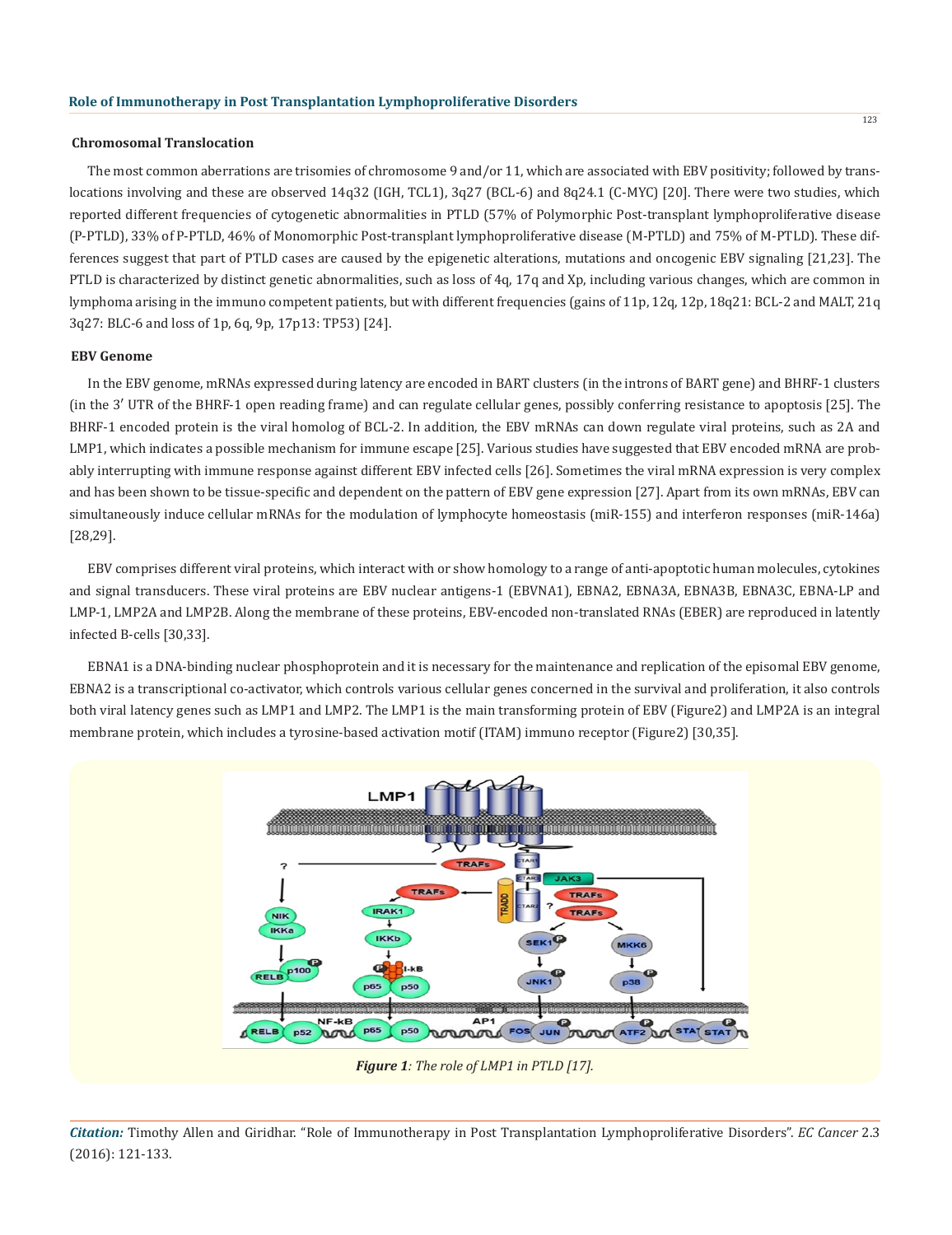

*Figure 2: Signaling relationship between LMP2 and BCL in PTLD [36].*

The EBNA-2 is a transcriptional co-activator, which plays a major role in the EBV-driven B-cell growth transformation process. It activates an array of viral and cellular target genes. Moreover, it initiates a cascade of events, which cause cell cycle entry and proliferation of the infected B-cells.

#### **Human Herpes Virus 8 (HHV-8)**

HHV-8 is a double stranded DNA virus, belonging to the γ-herpesvirus family. It establishes a life-long latent infection similar to EBL, in which the viral DNA persists as an episome in the nuclei infected cells [37, 38]. It is also known as KSAH. The HHV-8 encoded latency associated nuclear antigen-1 (LANA1) interacts with the p53 and suppresses its transcriptional activity. It has the ability to induce apoptosis [39]. LANA-1 also binds to the Rb protein, therefore delivering the E2F transcriptional factor that up regulates the various genes involved in the progression of the cell cycle [40]. The LANA-1 is able to induce the IL-6 expression through the interaction with AP1 transcription factor. The v-cyclin gene encodes a homologue of human cyclin D2 [41].

#### **Simian Virus 40**

Although there are two primary reports, which express a high prevalence of Simian Virus 40 (SV40) in the NHL including immunodeficiency-related NHL, the association between SV40 and PTLD and more in general NHL has been subsequently denied by large molecular, immunohistochemical and serological Studies [42,46].

#### **Hepatitis C Virus**

The present pathologic theory holds that Hepatitis C Virus (HCV) may act on the B-cells, indirectly through chronic antigen stimulation, as suggested by the identification of molecular clues of antigen stimulation in HCV-related NHL and by the HCV specific IGV expression, in a fraction of HCV-related NHL [47].

| <b>Genetic alteration</b>  |                   | <b>Frequency</b>          |
|----------------------------|-------------------|---------------------------|
| BCL6 gene                  | (1) Rearrangement | Rare in PTLD              |
|                            | $(2)$ SHM         | 50% of PTLD               |
| c-Myc gene rearrangement   |                   | 100% PT-BL                |
| BCL <sub>2</sub> gene      | (1) Rearrangement | Very rare in PTLD         |
|                            | (2) Amplification | A proportion of PTLD      |
| P53 gene mutation/deletion |                   | Small proportion of mPTLD |

*Citation:* Timothy Allen and Giridhar. "Role of Immunotherapy in Post Transplantation Lymphoproliferative Disorders". *EC Cancer* 2.3 (2016): 121-133.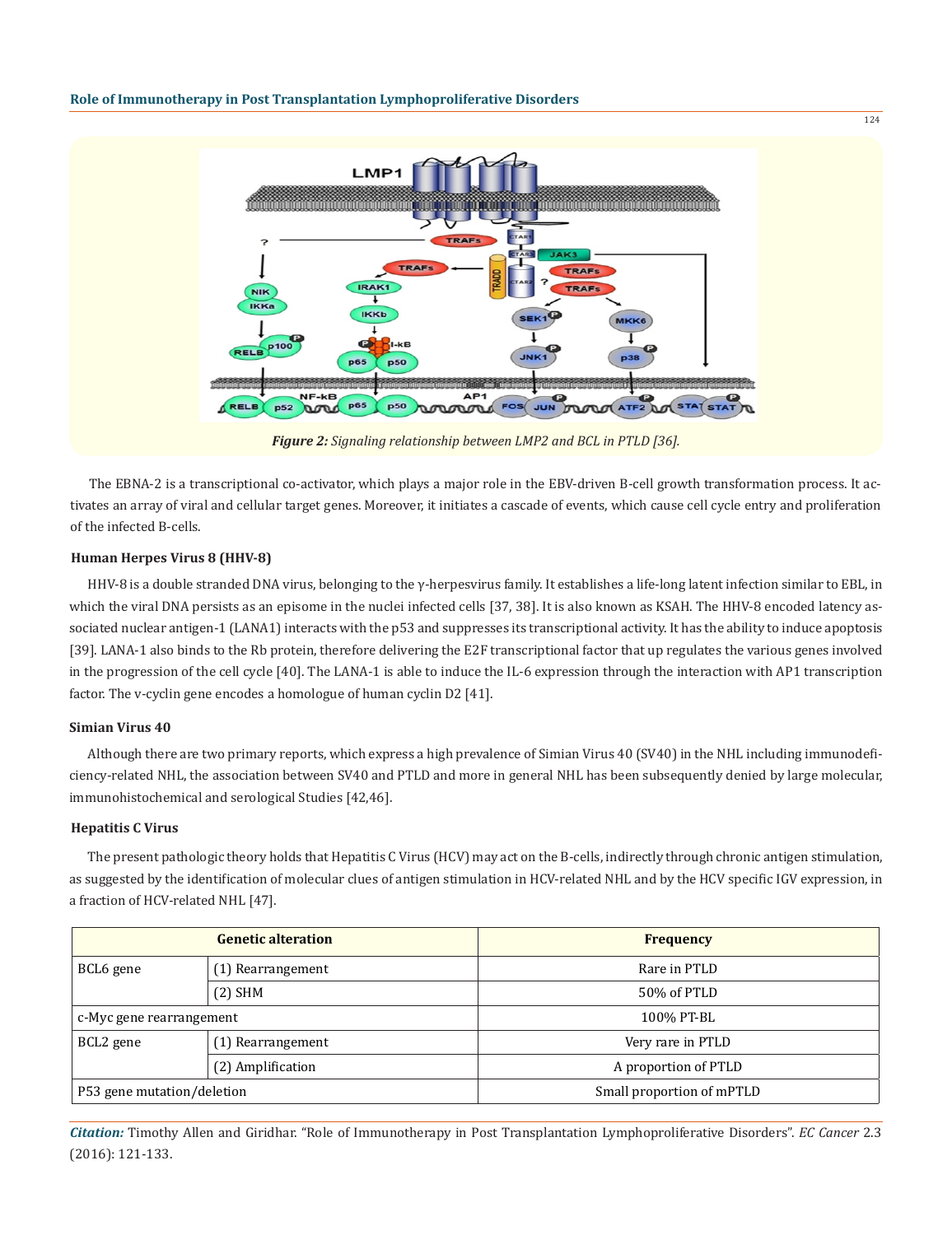| Translocations involving IG genes |                                          | A small proportion of PTLD. Rarely in florid follicular hyperplasia<br>in post transplant setting                                       |
|-----------------------------------|------------------------------------------|-----------------------------------------------------------------------------------------------------------------------------------------|
| PAX5 gene                         | (1) Rearrangement                        | Very rare in PT-DLBCL                                                                                                                   |
|                                   | $(2)$ SHM                                | Very rare in PT-DLBCL                                                                                                                   |
|                                   | (3) Amplification                        | A proportion of PTLD                                                                                                                    |
| Chromosomal gains                 | (1) 3q27, 7q, 8q24, 12q, 12p, 18q21, 21q |                                                                                                                                         |
|                                   | $(2)$ 5p and 11p                         | PT-DLBCL = iDLBCL                                                                                                                       |
|                                   | $(3)$ 6q25.3                             | Recurrent in PT-BL                                                                                                                      |
|                                   | (4) 1q, 11q, and of chromosome 7         | PT-DLBCL                                                                                                                                |
| Chromosomal loss                  | (1) 1p, 6q, 9p, and 17p13                | Common to PTLD and lymphomas immune competent patients                                                                                  |
|                                   | (2) 4q, 17q, and Xp                      | In PTLD but not common in other lymphomas                                                                                               |
|                                   | (3) 12p, 4p, 4q, 12q, 17p, and 18q       | Frequent in PT-DLBCL                                                                                                                    |
|                                   | $(4)$ 11q25                              | Recurrent in PT-BL                                                                                                                      |
|                                   | (5) 2p16.1 (FRA2E)                       | 30% of PT-DLBCL (both in EBV positive and negative cases)                                                                               |
|                                   | $(6)$ 17p                                | PT-DLBCL                                                                                                                                |
| Aberrant<br>hyper                 | $(1)$ MGMT                               | 75% pPTLD and 93% mPTLD.                                                                                                                |
| methylation of                    | (2) DAP-kinase                           | 75% mPTLD                                                                                                                               |
|                                   | (3) TP73                                 | 20% mPTLD                                                                                                                               |
|                                   | $(4)$ SHP1                               | $\sim$ 77% PT-DLBCLs, 75% pPTLDs, 66% PT-BLs                                                                                            |
|                                   | (5) CDKN2A                               | A small proportion of mPTLD                                                                                                             |
|                                   |                                          | PT-RI · Post transplant RI · PT-DI RCI · Post transplant diffuse large R cell lymphoma: iDI RCI · Immuno competent diffuse large R cell |

splant diffuse large B cell lymphoma; iDL lymphoma.

*Table 3: Various Genetic Alterations among Ptlds [48].*

# **Immunotherapy for PTLDs Monoclonal Antibodies**

**BrentuximabVedotin:** Brentuximab vedotin is a FDA approved CD30-directed antibody-drug conjugate indicated for the treatment of patients with Hodgkin lymphoma after failure of autologous stem cell transplant (ASCT) or after failure of at least two prior multi-agent chemotherapy regimens in patients, who are not the potential candidates for ASCT [49].

The most common adverse effects are rash, vomiting, fatigue, neutropenia, pyrexia, cough, diarrhea, peripheral sensory neuropathy, anemia, thrombocytopenia, nausea and upper respiratory tract infection.

The treatment with Brentuximab vedotin produces peripheral neuropathy. Stevens-Johnson syndrome and Tumor lysis syndrome has been reported. Brentuximab vedotin can cause fetal harm in pregnant women. Hence, it should not be given to the pregnant women.

**Rituximab:** It is a recombinant chimeric murine/human antibody directed against the CD20 antigen, a hydrophobic transmembrane protein located on normal pre-B and mature B-lymphocytes. Following binding, rituximab triggers a host cytotoxic immune response against CD20-positive cells. Rituximab is an only agent, which has 63% efficacy for the treatment of EBV-PTLD and it is also used as a first-line treatment in different transplant centers [50].

The Rituximab targets CD20 (+) tumors and also reduces the B-cells in EBV-PTLD. Rituximab may change the ratio of EBV-infected B-lymphocytes to EBV-specific cytotoxic T-cells in favor of anti-tumor or anti-viral immune response. A study stated that Rituximab-

*Citation:* Timothy Allen and Giridhar. "Role of Immunotherapy in Post Transplantation Lymphoproliferative Disorders". *EC Cancer* 2.3 (2016): 121-133.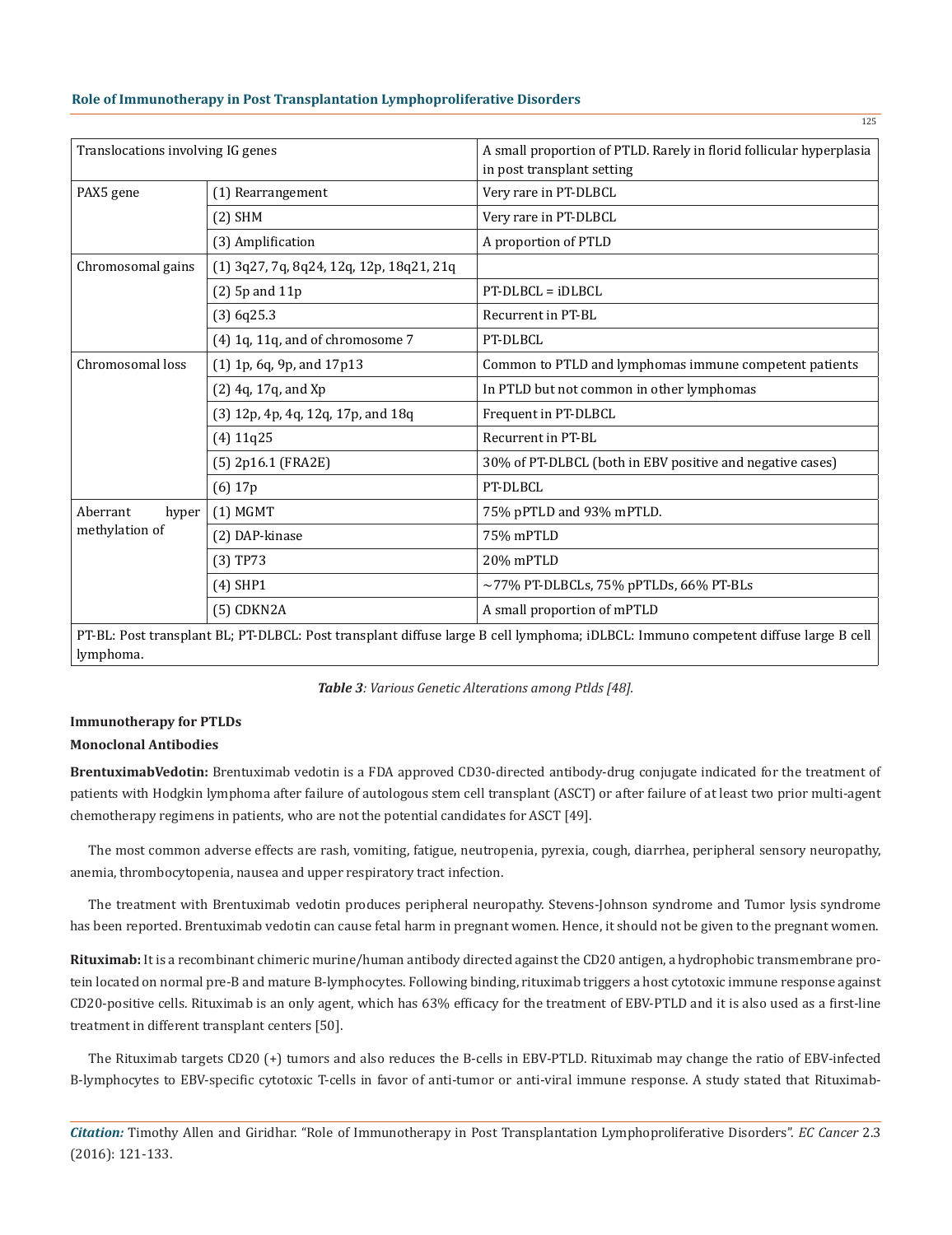sensitive EBV-positive lymphoma cells showed resistance to the treatment with Rituximab after the transfection with LMP-1. This LMP 1 transfection leads to Akt inhibition and Akt phosphorylation restores Rituximab sensitivity of these cells [51].

Simultaneous use of Rituximab with live vaccines might increase the risk of infection through the live vaccine. Main Side Effects are Infusion reactions, neutropenia, and hypogammaglobulinemia. Rituximab is a protective, successful and effective monoclonal antibody for the treatment of PTLD especially when; it is used in combination with chemotherapy [52,57].

|    | No. Of patients   Partial remission |      |        | Complete remission $(\%)$ Overall survival $(\%$ /years)   Mean time of follow-up (months) |
|----|-------------------------------------|------|--------|--------------------------------------------------------------------------------------------|
| 17 | 5.9                                 | 52.9 | 56/3   | 24.2                                                                                       |
| 43 | 16.2                                | 44.2 | 67/1   | 12                                                                                         |
| 11 | 9.1                                 | 54.5 | 54,5/1 | 10                                                                                         |
| 17 | 20                                  | 60   | 64/1   | 60                                                                                         |
| 26 | 7.6                                 | 57.6 | 73/1   |                                                                                            |
| 59 | 40                                  | 73/3 |        |                                                                                            |

*Table 4: Efficacy of Rituximab in PTLD patients after Solid Organ Transplant (SOT).*

**Basiliximab:** A recombinant, chimeric, human-murine monoclonal antibody directed against the alpha subunit of the interleukin-2 receptor (IL-2R alpha) with immunosuppressant activity. Basiliximab selectively binds to and blocks IL-2R alpha, expressed on the surface of activated T-lymphocytes, thereby preventing interleukin-2 binding and inhibiting the interleukin-2-mediated activation of lymphocytes.

| <b>Drug</b> | Clinical trial identifier number | <b>Phase</b> | Study design             | <b>Target</b> |
|-------------|----------------------------------|--------------|--------------------------|---------------|
| Basiliximab | NCT02342782                      | Phase I      | Safety Study, Open Label | IL-2R alpha   |

*Table 5: Non-FDA Approved MABs [58].* 

**Mammalian Target of Rapamycin Immunotherapy (mTOR):** There is no mTOR inhibitor that is currently approved by FDA for PTLDs. However, many mTOR inhibitors are under clinical trials in phase I, II and III as in 9 Table 6 below:

| Drug       | <b>Clinical trial identifier number</b> | <b>Phase</b> | <b>Study design</b>               | <b>Target</b> |
|------------|-----------------------------------------|--------------|-----------------------------------|---------------|
| Sirolimus  | NCT01251575                             | Phase II     | Open label, Efficacy Study        | mTOR          |
| Everolimus | NCT00918333                             | Phase I. II  | Open label, Safety/Efficacy Study | mTOR          |

*Table 6: Non-FDA Approved mTOR drugs [59, 60].*

**Kinase Inhibitors Immunotherapy:** There is no kinase inhibitor that is currently approved by FDA for PTLDs. However, the drug that is under clinical trials in phase I, II and III is listed in Table 7 below:

Sunitinib: It is an indolinone-based tyrosine kinase inhibitor having anti-neo plastic activity. It blocks VEGFR2, PDGFRb, c-kit, thereby inhibiting angiogenesis and cell proliferation. This agent also inhibits Fms-related tyrosine kinase 3 (FLT3).

| Drug             | Clinical trial identifier number | <b>Phase</b> | Study design             | <b>Target</b>               |
|------------------|----------------------------------|--------------|--------------------------|-----------------------------|
| Sunitinib malate | NCT00890747                      | Phase 1      | Open label, Safety Study | VEGFR2, PDGFRb, FLT3, c-kit |

*Table 7: Non-FDA Approved kinase inhibitor drugs [61].*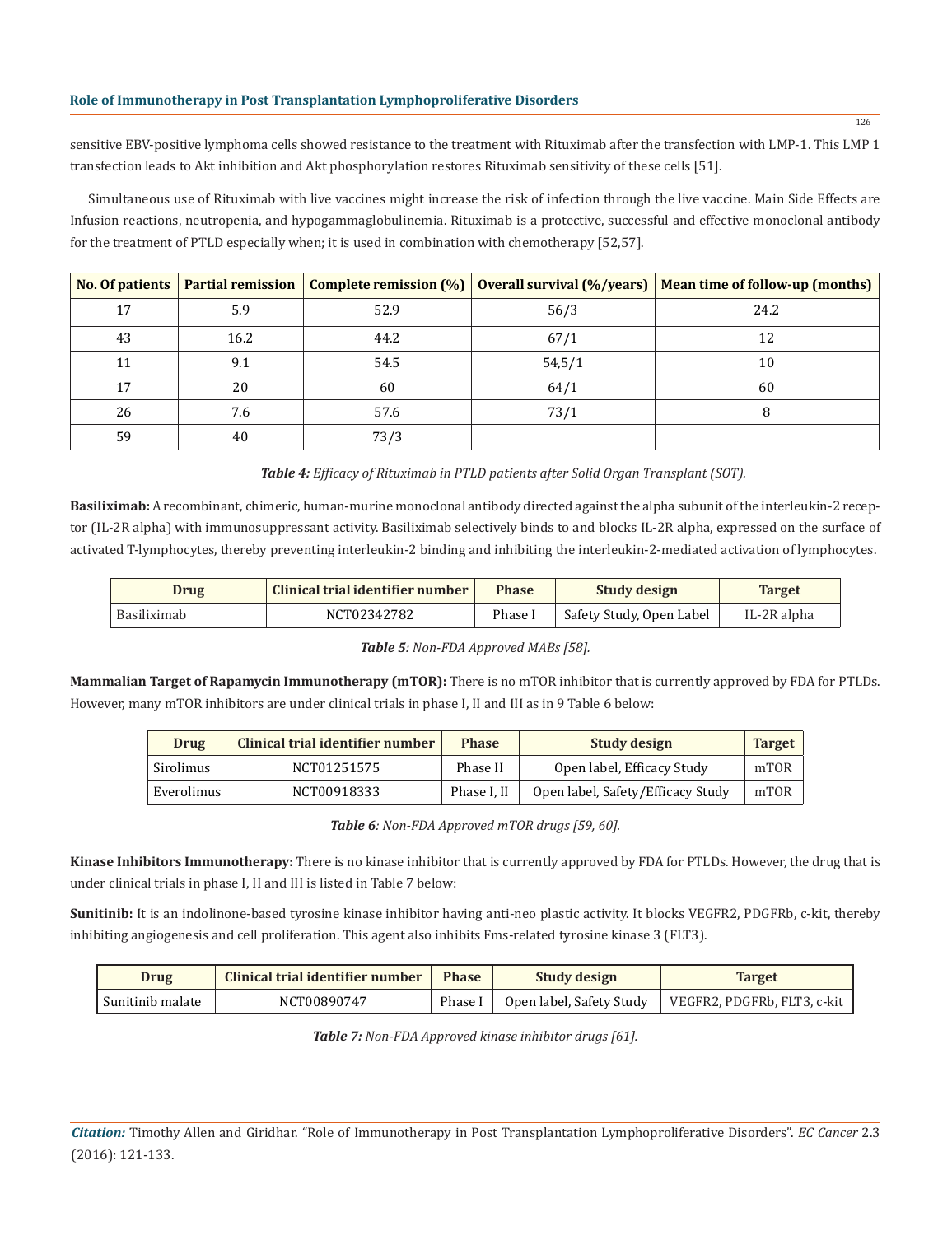**Bortezomib:** It is a proteasome inhibitor drug with anti-neo plastic activity. It reversibly inhibits the 26S proteasome, a large protease complex that degrades ubiquinated proteins. It also inhibits NF-kappa B, thereby interfering with NF-kappa B-mediated cell survival, tumor growth and angiogenesis.

| Drug       | Clinical trial identifier number   Phase |          | Study design                                                  | <b>Target</b> |
|------------|------------------------------------------|----------|---------------------------------------------------------------|---------------|
| Bortezomib | NCT01058239                              | Phase II | Non-Randomized, Open label, Efficacy Study   KIT, CSF1R, FLT3 |               |

*Table 8: Non-FDA Approved proteasome inhibitor drugs [62].*

Vaccine Immunotherapy: There is no vaccine that is currently approved by FDA for PTLDs. However vaccines that are under clinical trials in phase I, II, and III are listed in Table 9 below:

| <b>Drug</b>                        | Clinical trial identifier | <b>Phase</b> | <b>Study design</b>                 | <b>Target</b> |
|------------------------------------|---------------------------|--------------|-------------------------------------|---------------|
|                                    | number                    |              |                                     |               |
| Autologous EBV transformed BL cell | NCT00278200               | Phase I      | Non-Randomized                      | Cancer        |
| vaccine                            |                           |              |                                     | cells         |
| EBV-specific autologous CTL        | NCT00063648               | Phase I      | Non-Randomized, Open label, Safety/ | Cancer        |
|                                    |                           |              | <b>Efficacy Study</b>               | cells         |

*Table 9: Non-FDA Approved vaccines [63, 64].*

# **Cytokine therapy**

**Interleukin-15:** A fusion protein complex composed of a mutated form of the cytokine interleukin (IL)-15 (IL-15N72D) and a soluble, dimeric IL-15 receptor alpha (IL-15Ra) Fc fusion protein (IL-15Ra-Fc) (IL-15N72D/IL-15Ra-Fc) with potential antineoplastic activity. Upon administration, super agonist interleukin-15: interleukin-15 receptor alpha Su/Fc fusion complex ALT-803 binds to the IL-2/IL-15 receptor beta-common gamma chain (IL-2Rbetagamma) receptor on NK and CD8+ T lymphocytes, which activates and increases the levels of NK cells and memory CD8+(CD44high) T-cells. The memory T-cells enhances the secretion of the cytokine interferon-gamma (IFN-g), which further potentiates the immune response against tumor cells. This may increase tumor cell killing and decrease tumor cell proliferation. IL-15 regulates CD8+ T and NK cell development, activation and proliferation. By coupling IL-15 to IL15Ra-Fc, this agent has a prolonged drug half-life and shows an increased ability to bind IL-2Rbetagamma, which enhances its immune stimulatory activity as compared to IL-15 alone.

| Drug           | Clinical trial identifier number | <b>Phase</b> | <b>Study design</b>      | <b>Target</b> |
|----------------|----------------------------------|--------------|--------------------------|---------------|
| Interleukin-15 | NCT01572493                      | Phase I      | Safety Study, Open Label | Cancer cells  |

*Table 10: Non-FDA Approved miscellaneous drugs [65].*

**Reduction or Modification of Immuno suppression:** The reduction of pharmacologic immuno suppression (RI) can be a useful option for the treatment of EBV-PTLD in some cases, although this strategy must be balanced against the risk of transplant rejection. As an alternative to RI, modification of the immuno suppression regimen to include agents that have potential anti-tumor and anti-viral properties is an attractive option, allowing treatment of the EBV-PTLD, while maintaining the level of immuno suppression necessary to prevent graft rejection and GVHD. The mTOR inhibitors have been explored in PTLD given their anti-tumor properties in other settings [66,67].

**Adoptive Cellular Immunotherapy**: Adoptive T-cell therapy with EBV-cytotoxic T-cells (EBV-CTLs) has been used for the prevention or treatment of EBV-PTLD and it has been proven to be safe and effective, even in patients with relapsed or refractory disease [68,69]. In healthy people, virus-induced proliferation is kept under control by cell-mediated immunity elicited at the moment of primary infection.

*Citation:* Timothy Allen and Giridhar. "Role of Immunotherapy in Post Transplantation Lymphoproliferative Disorders". *EC Cancer* 2.3 (2016): 121-133.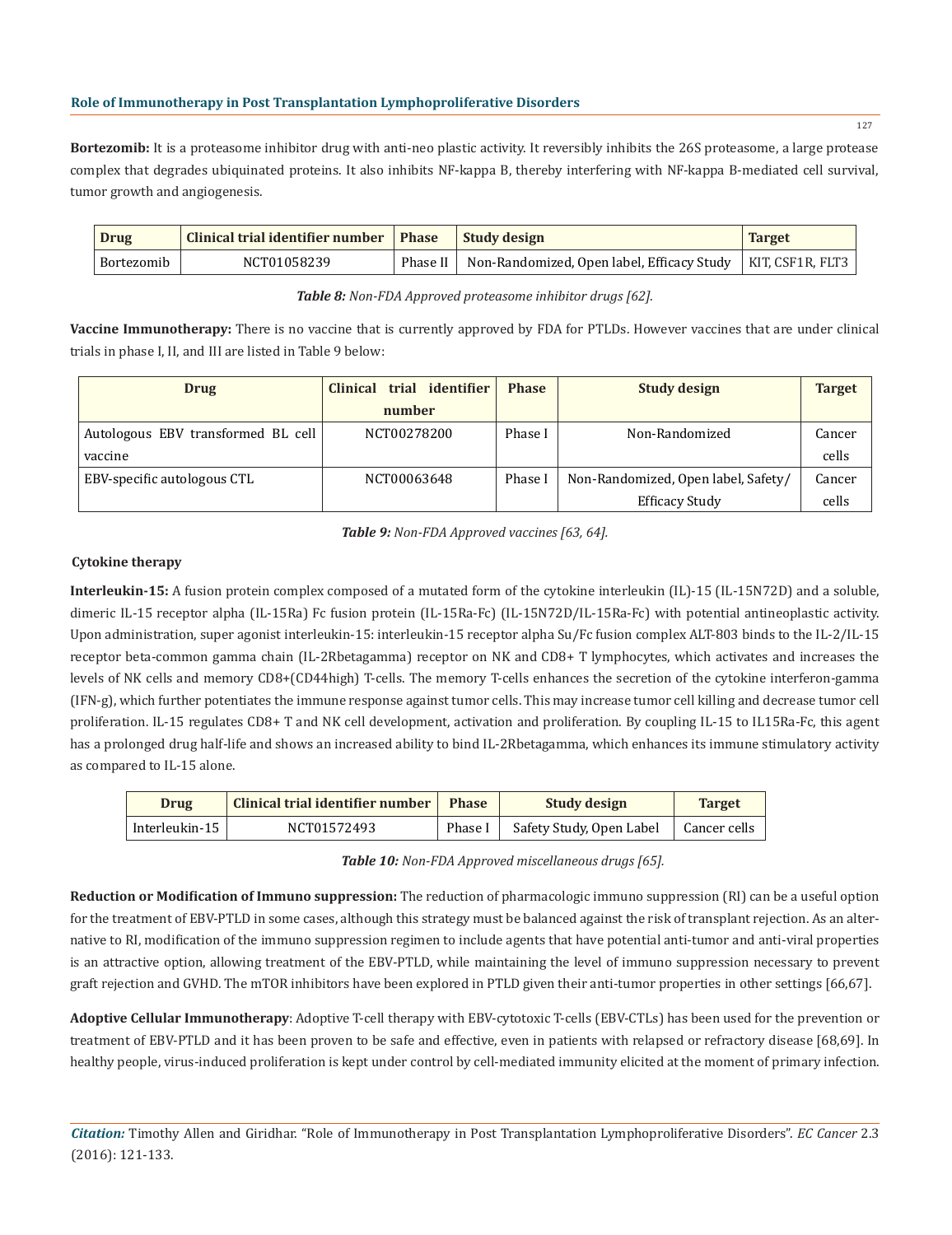As immuno compromised transplant recipients lack appropriate EBV-specific cell-mediated immunity, restoration can be obtained by administration of selected, ex-vivo expanded, virus-specific T-cells [70,71].

The requirement of generation of autologous lymphocytes results from the fact that more than 90% of PTLDs arising after the SOT derive from the recipient B-cells. Generally, PTLDs appears from the donor B-cells in the hematopoietic stem cells recipients or the bone marrow [72]. Unfortunately, in rapidly progressive forms of PTLD, the two to three months time span required for the production of autologous CTL implies that allogeneic CTL in this setting is unrealistic. Both allogeneic and autologous CTL administration has been shown to be effective, well tolerated and safe approaches for PTLD prophylaxis and treatment [73,75].

#### **Proliferation Signal Inhibitors (PSIs)**

In spite of the fact that Everolimus and Sirolimus were found to have anti-proliferative potential in the PTLD-derived cell lines *in-vitro* as well as in solid tumors in a mouse *in-vivo* model of PTLD, one must be careful when transposing these conclusions into the treatment of human PTLD [76,77]. Despite the potential of PSI in the management of PTLD, the UNOS study unexpectedly reported a two-fold increase in PTLD in RTRs, treated with Sirolimus after transplantation [78,79]. It is therefore very difficult to draw definitive conclusions in relation to the use of PSI in the PTLD treatment.

#### **Antiviral Agents**

Taking into consideration the patho physiology of PTLD, it is unlikely that anti-viral agents, such as Ganciclovir or Acyclovir, even given in high doses, will be effective and useful in the treatment of PTLD and especially, when it is used as single agent. Since, the EBV genome is incorporated into the infected B-cell; these cells express a limited number of viral proteins that could be eliminated by these agents. The prophylaxis, rather than treatment is currently indicated for high-risk patients (EBV+ donor and EBV- recipient pair), but the limited number and non-randomized character of related trials preclude the definitive conclusions [80]. All these agents can be helpful in the treatment of PTLD and especially in the EBV-Seronegative patients and/or over immuno suppressed recipients as well as in the EBVreplicative forms of PTLD such as lymphoid hyperplasia [81].

| <b>Therapy</b>                                                       | <b>Clinical Applications</b>                     |  |  |  |  |
|----------------------------------------------------------------------|--------------------------------------------------|--|--|--|--|
| Adoptive T-cell therapy                                              |                                                  |  |  |  |  |
| Donor lymphocyte infusions                                           | PTLD after HSCT                                  |  |  |  |  |
| Donor-derived (allogeneic) EBV CTLs (LCL- or EBV-peptide-stimulated) | PTLD after HSCT                                  |  |  |  |  |
| Autologous EBV CTLs (LCL- or EBV-peptide-stimulated)                 | PTLD after SOT, HL, NPC; other EBV+ malignancies |  |  |  |  |
| Third-party HLA-matched EBV CTLs                                     | PTLD after SOT or HSCT; other EBV+ malignancies  |  |  |  |  |
| Inhibitors of EBV-activated signaling pathways                       |                                                  |  |  |  |  |
| Dasatinib (LMP2 activation of Lyn/Syk)                               |                                                  |  |  |  |  |
| Akt inhibitor MK-2206 (LMP1, LMP2 activation of PI3K/Akt/mTOR)       | Lymphoma, NPC                                    |  |  |  |  |
| Rapamycin (LMP1, LMP2 activation of PI3K/Akt/mTOR)                   |                                                  |  |  |  |  |
| Bortezomib (LMP1 activation of NF-κB)                                | Lymphoma, PTLD, NPC                              |  |  |  |  |
| Brentuximabvedotin (CD30 signaling)                                  | EBV/CD30+ lymphoma                               |  |  |  |  |
| Lytic inducers (coupled with anti-herpes virus agents <sup>b</sup> ) |                                                  |  |  |  |  |
| Phenylbutyrate, arginine butyrate (HDAC inhibitors)                  | Lymphoma, NPC                                    |  |  |  |  |
| Other HDAC inhibitors                                                | <b>NPC</b>                                       |  |  |  |  |
| Parthenolide                                                         |                                                  |  |  |  |  |
| Arsenic trioxide                                                     |                                                  |  |  |  |  |
| 5-Azacytidine                                                        |                                                  |  |  |  |  |

*Citation:* Timothy Allen and Giridhar. "Role of Immunotherapy in Post Transplantation Lymphoproliferative Disorders". *EC Cancer* 2.3 (2016): 121-133.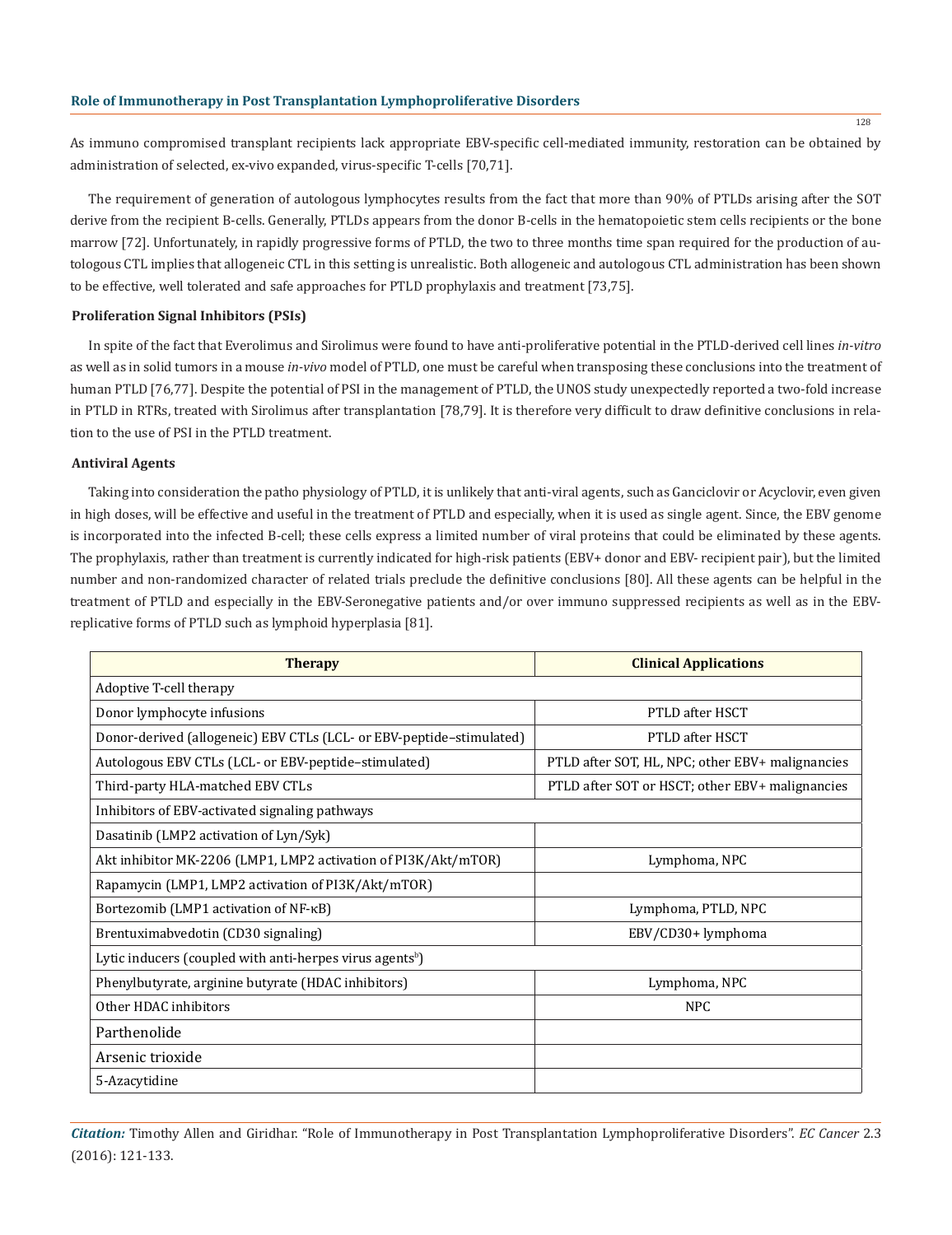| Zidovudine $(\pm$ chemotherapeutics)                  | <b>PCNSL</b>                    |
|-------------------------------------------------------|---------------------------------|
| Gemcitabine + valproic acid                           | NPC                             |
| Bortezomib $(\pm$ gemcitabine)                        | Lymphoma, PTLD, NPC             |
| EBV vaccines                                          |                                 |
| Recombinant EBV gp350                                 | Prevention of primary infection |
| Recombinant modified vaccinia virus Ankara EBNA1/LMP2 | <b>NPC</b>                      |

*Table 11: Different therapies for EBV associated malignancies [82].*

HSCT: Hematopoietic Stem Cell Transplant; LCL: Lymphoblastoid Cell Line; NPC: Nasopharyngeal Carcinoma; HDAC: Histone Deacetylase; PCNSL: Primary Central Nervous System Lymphoma. a Includes case reports and series, in addition to completed and ongoing clinical trials. b Ganciclovir, valganciclovir.

## **Conclusion**

The PTLDs are related to organ transplantation. It is mainly caused by EBV and sometimes may be due to the HIV and HTLV-1. It mainly occurs in patients with weakened immune system.

Rituximab is the only FDA approved immuno therapeutics for the treatment of Hodgkin lymphoma. There are some adoptive T-cell therapies, monoclonal antibodies, proteasome inhibitors and anti-viral agents, which are effective in the treatment of PTLDs. There are various targeted therapies with several immuno therapeutics, but they are under clinical trials. The researchers are still challenged to explore the innate and adaptive immune systems. The recent activities have increased our understanding of the tumor microenvironment, various immunotherapeutic modalities, or combination therapies (like chemotherapy with immunotherapy) in various clinical trials. The complete perspective of immunotherapy treatment has not been realized or utilized. Proper preclinical and clinical designs are the important pillars in understanding the future of immunotherapy in treating cancer patients.

# **Bibliography**

- 1. Nalesnik MA., *et al*. "The Pathology of Post Transplant Lymphoproliferative Disorders Occurring in the Setting of Cyclosporine A-Prednisone Immuno Suppression". *The American Journal of Pathology* 133.1 (1988): 173-192.
- 2. Knowles D., *et al.* "Correlative Morphologic and Molecular Genetic Analysis Demonstrates Three Distinct Categories of Post Transplantation Lymphoproliferative Disorders". *Blood* 85.2 (1995): 552-565.
- 3. Hanson M N., *et al.* "Post Transplant T-Cell Lymphoproliferative Disorders Ðan Aggressive, Late Complication of Solid Organ Transplantation". *Blood* 88 (1996): 3626-3633.
- 4. Green M and Webber S. "Post Transplantation Lymphoproliferative Disorders". *Pediatric Clinics of North America* 50.6 (2003): 1471- 1491.
- 5. Caillard S., *et al.* "Epidemiology of Post Transplant Lymphoproliferative Disorders in Adult Kidney and Kidney Pancreas Recipients: Report of the French Registry and Analysis of Subgroups of Lymphomas". *The American Journal of Transplantation* 12.3 (2012): 682- 693.
- 6. Taylor AL., *et al.* "Post-Transplant Lymphoproliferative Disorders (PTLD) After Solid Organ Transplantation". *Critical Reviews in Oncology/Hematology* 56.1 (2005): 155-167.
- 7. Leblond V., *et al.* "Lymphoproliferative Disorders After Organ Transplantation: A Report of 24 Cases Observed in a Single Center". *Journal of Clinical Oncology* 13.4 (1995): 961-968.

*Citation:* Timothy Allen and Giridhar. "Role of Immunotherapy in Post Transplantation Lymphoproliferative Disorders". *EC Cancer* 2.3 (2016): 121-133.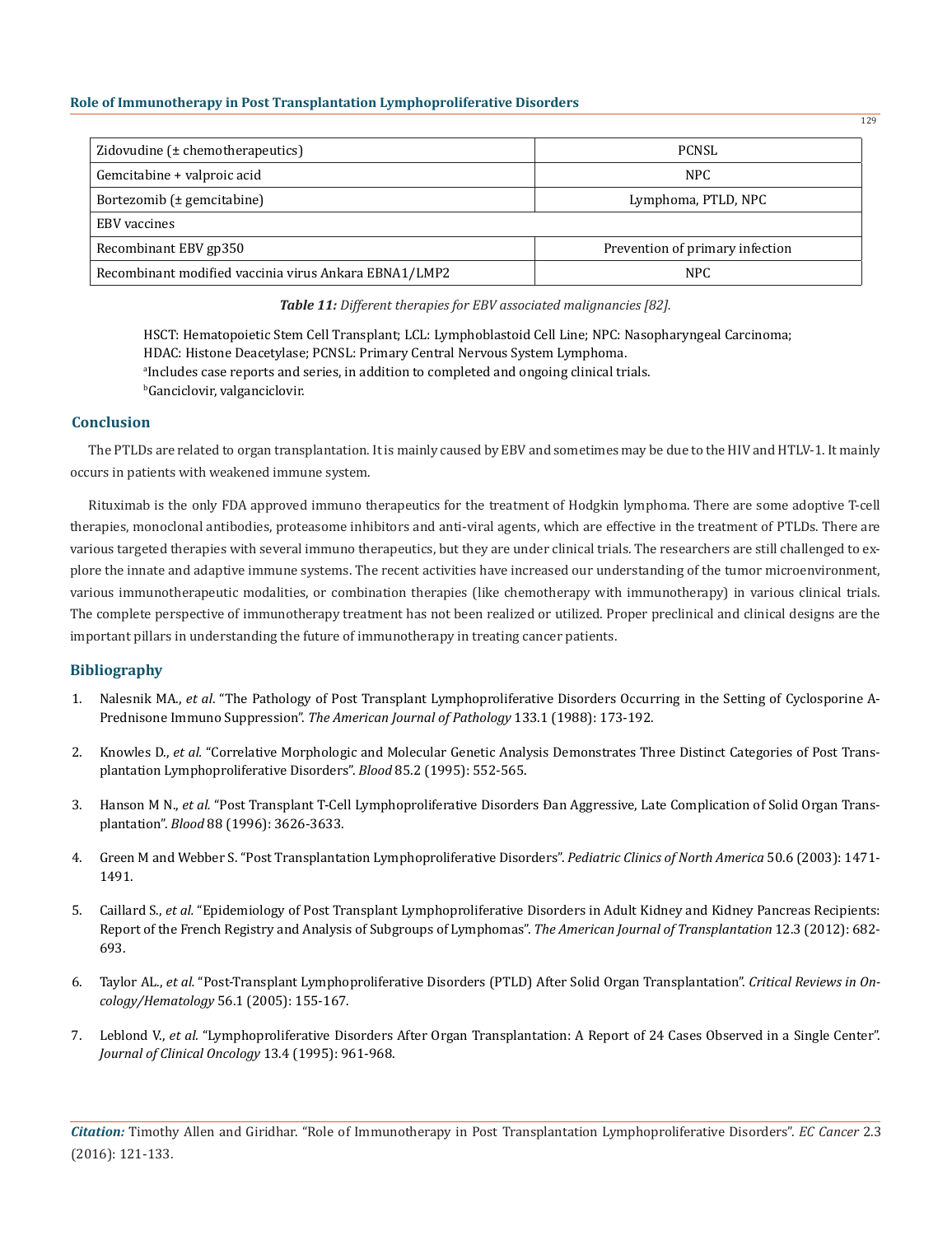- 8. Morrison VA., *et al.* "Clinical Characteristics of Post-Transplant Lymphoproliferative disorders". *The American Journal of Medicine* 97.1 (1994): 14-24.
- 9. Gottschalk S., *et al.* "Post-Transplant Lymphoproliferative Disorders". *The Annual Review of Medicine* 56 (2005): 29-44.
- 10. Libertiny G., *et al.* "Rising Incidence of Post-Trans-Plant Lymphoproliferative Disease in Kidney Transplant Recipients". *British Journal of Surgery* 88.10 (2001): 1330-1334.
- 11. Malouf MA., *et al.* "Anti-Viral Prophylaxis Reduces the Incidence of Lymphoproliferative Disease in Lung Transplant Recipients". *The Journal of Heart and Lung Transplantation* 21.5 (2002): 547-554.
- 12. Paranjyothi S, *et al.* "Lymphoproliferative Disease after Lung Transplantation: Comparison of Presentation and Outcome of Early and Late Cases". *The Journal of Heart and Lung Transplantation* 20.10 (2001): 1054-1063.
- 13. Gao S Z., *et al.* "Post-Transplantation Lymphoproliferative Disease in Heart and Heart-Lung Transplant Recipients: 30-Year Experience at Stanford University". *The Journal of Heart and Lung Transplantation* 22.5 (2003): 505-514.
- 14. LaCasce AS. "Post-Transplant Lymphoproliferative Disorders". *The Oncologist* 11(2006): 674-680.
- 15. Mucha K., *et al.* "Post-Transplant Lymphoproliferative Disorder in View of the New WHO Classification: A More Rational Approach to a Protean Disease"? *Nephrology Dialysis Transplantation* 25.7 (2010): 2089-2098.
- 16. Kuppers R. "Somatic Hyper Mutation and B Cell Receptor Selection in Normal and Transformed Human B Cells". *Annuals of the New York Academy of Sciences* 987 (2003): 173-179.
- 17. Capello D., *et al.* "Molecular Characterization of Post-Transplant Lymphoproliferative Disorders of Donor Origin Occurring in Liver Transplant Recipients". *The Journal of Pathology* 218.4 (2009):478-486.
- 18. Pasqualucci L., *et al.* "Hyper Mutation of Multiple Proto Oncogenes in B-Cell Diffuse Large Cell Lymphomas". *Nature* 412.6844 (2001): 341-346.
- 19. Dolcetti. "R.B Lymphocytes and Epstein-Barr Virus: The Lesson of Post-Transplant Lymphoproliferative Disorders". *Autoimmunity Reviews* 7.2 (2007): 96-101.
- 20. Djokic M., *et al.* "Post-Transplant Lymphoproliferative Disorder Subtypes Correlate With Different Recurring Chromosomal Abnormalities". *Genes Chromosomes and Cancer* 45.3 (2006): 313-318.
- 21. Cerri M., *et al.* "Aberrant Somatic Hyper Mutation in Post-Transplant Lymphoproliferative Disorders". *British Journal of Haematology* 127.3 (2004): 362-364.
- 22. Rossi D., *et al.* "Frequent Aberrant Promoter Hyper Methylation of O6-Methylguanine-DNA Methyl Transferase and Death-Associated Protein Kinase Genes in Immunodeficiency-Related Lymphomas". *British Journal of Haematology* 123.3 (2003): 475-478.
- 23. Kuppers R. "B Cells Under Influence: Transformation of B Cells by Epstein-Barr Virus". *Nature Reviews Immunology* 3.10 (2003): 801-812.
- 24. Poirel HA., *et al.* "Characteristic Pattern of Chromosomal Imbalances in Post Transplantation Lymphoproliferative Disorders: Correlation with Histopathological Subcategories and EBV Status". *Transplantation* 80.2 (2005): 176-184.
- 25. Barth S., *et al.* Biochimica et Biophysica Acta. 1809.11-12 (2011): 631-640.
- 26. Zomer A., *et al.* "Exosomes: fit to deliver small RNA". *Communicative & Integrative Biology* 3.5 (2010): 447-450.
- 27. Swaminathan S. "Non coding RNAs produced by oncogenic human herpes viruses". *Journal of Cellular Physiology* 216.2 (2008): 321- 326.

*Citation:* Timothy Allen and Giridhar. "Role of Immunotherapy in Post Transplantation Lymphoproliferative Disorders". *EC Cancer* 2.3 (2016): 121-133.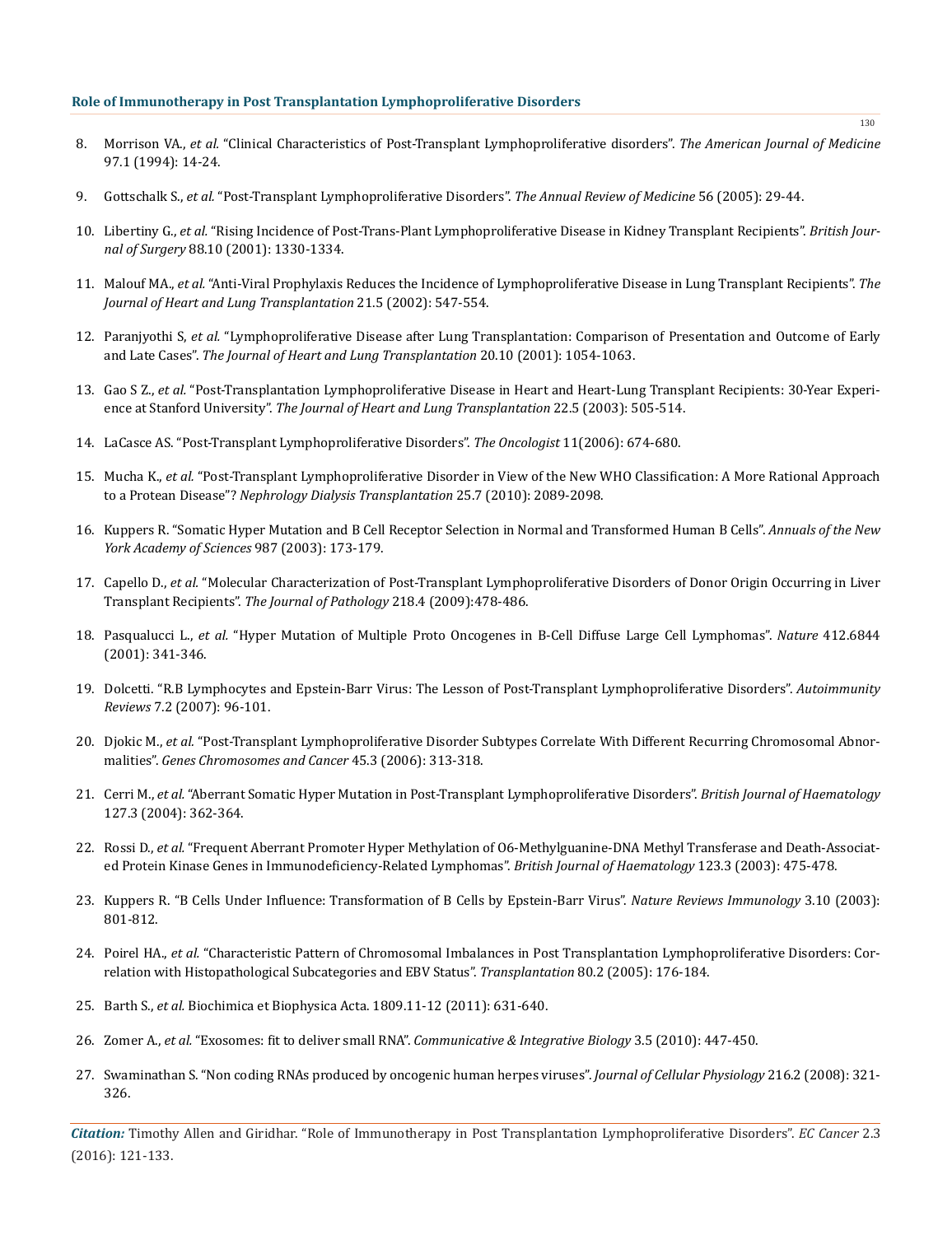- 28. Costinean S., *et al.* "Pre-B Cell Proliferation and Lymphoblastic Leukemia/High-Grade Lymphoma in E-Mir155 Transgenic Mice". *Proceedings of the National Academy of Sciences of the United States of America* 103.18 (2006): 7024-7029.
- 29. Cameron JE., *et al.* "Epstein-Barr Virus Latent Membrane Protein 1 Induces Cellular Microrna Mir-146a, a Modulator of Lymphocyte Signaling Pathways". *Journal of Virology* 82.4 (2008): 1946-1958.
- 30. Comoli P., *et al.* "Treatment of EBV-Related Post-Renal Transplant Lymphoproliferative Disease With a Tailored Regimen including EBV-Specific T Cells". *The American Journal of Transplantation* 5.6 (2005): 1415-1422.
- 31. Cohen JI. "Epstein-Barr virus infection". *The New England Journal of Medicine* 343 (2000): 481-492.
- 32. Kuppers R. "B cells under influence: transformation of B cells by Epstein-Barr virus". *Nature Reviews Immunology* 3.10 (2003): 801- 812.
- 33. Young LS and Murray PG. "Epstein-Barr virus and oncogenesis: from latent genes to tumours". *Oncogenes* 22.33 (2003): 5108-5121.
- 34. Miller CL., *et al.* "Integral Membrane Protein 2 of Epstein-Barr Virus Regulates Reactivation from Latency through Dominant Negative Effects on Protein-Tyrosine Kinases". *Immunity* 2.2 (1995): 155-166.
- 35. Merchant M., *et al.* "The Effects of the Epstein-Barr Virus Latent Membrane Protein 2A on B Cell Function". *International Reviews Of Immunology* 20.6 (2001): 805-835.
- 36. Capello D and Gaidano G. "Post-Transplant Lymphoproliferative Disorders: Role of Viral Infection, Genetic Lesions and Antigen Stimulation in the Pathogenesis of the Disease". *Mediterranean journal of hematology and infectious diseases* 1.2 (2009): e2009018.
- 37. Cathomas G. "Kaposi's Sarcoma-Associated Herpesvirus (KSHV)/Human Herpesvirus 8 (HHV-8) as a Tumour Virus". *Herpes* 10.3 (2003): 72-76.
- 38. Aoki Y and Tosato G. "Pathogenesis and Manifestations of Human Herpesvirus-8-Associated Disorders". *Seminars in Hematology* 40.2 (2003): 143-153.
- 39. Rivas C., *et al.* "Kaposi's Sarcoma-Associated Herpesvirus LANA2 Is a B-Cell-Specific Latent Viral Protein that Inhibits P53". *Journal of Virology* 75.1 (2001): 429-438.
- 40. An F Q., *et al.* "The Latency-Associated Nuclear Antigen of Kaposi's Sarcoma-Associated Herpesvirus Modulates Cellular Gene Expression and Protects Lymphoid Cells from P16 INK4A-Induced Cell Cycle Arrest". *The Journal of Biological Chemistry* 280.5 (2005): 3862-3674.
- 41. Verschuren E., *et al.* "The Cell Cycle and how it is Steered by Kaposi's Sarcoma-Associated Herpes Virus Cyclin". *Journal of General Virology* 85.pt 6 (2004): 1347-1361.
- 42. Shivapurkar N., *et al.* "Presence of Simian Virus 40 DNA Sequences in Human Lymphomas". *Lancet* 359.9309 (2002): 851-852.
- 43. Vilchez RA., *et al.* "Association between Simian virus 40 and non-Hodgkin lymphoma". *Lancet* 359.9309 (2002): 817-823.
- 44. Capello D., *et al.* "Simian Virus 40 infection in Lymphoproliferative Disorders". *Lancet* 361.9351 (2003): 88-89.
- 45. Vilchez RA., *et al.* "Simian Virus 40 in post Transplant Lymphoproliferative Disorders". *Human Pathology* 37.9 (2006): 1130-1136.
- 46. Shah KV. "SV40 and Human cancer: a review of Recent Data". *The International Journal of Cancer* 120.2 (2007): 215-223.
- 47. Viswanatha DS and Dogan A. "Hepatitis C Virus and Lymphoma". *Journal of Clinical Pathology* 60.2 (2007): 1378-1383.
- 48. Abrahim HAH and Naresh KN. "Post Transplant Lymphoproliferative Disorders". *Advances in Hematology* (2012): 1-11.

*Citation:* Timothy Allen and Giridhar. "Role of Immunotherapy in Post Transplantation Lymphoproliferative Disorders". *EC Cancer* 2.3 (2016): 121-133.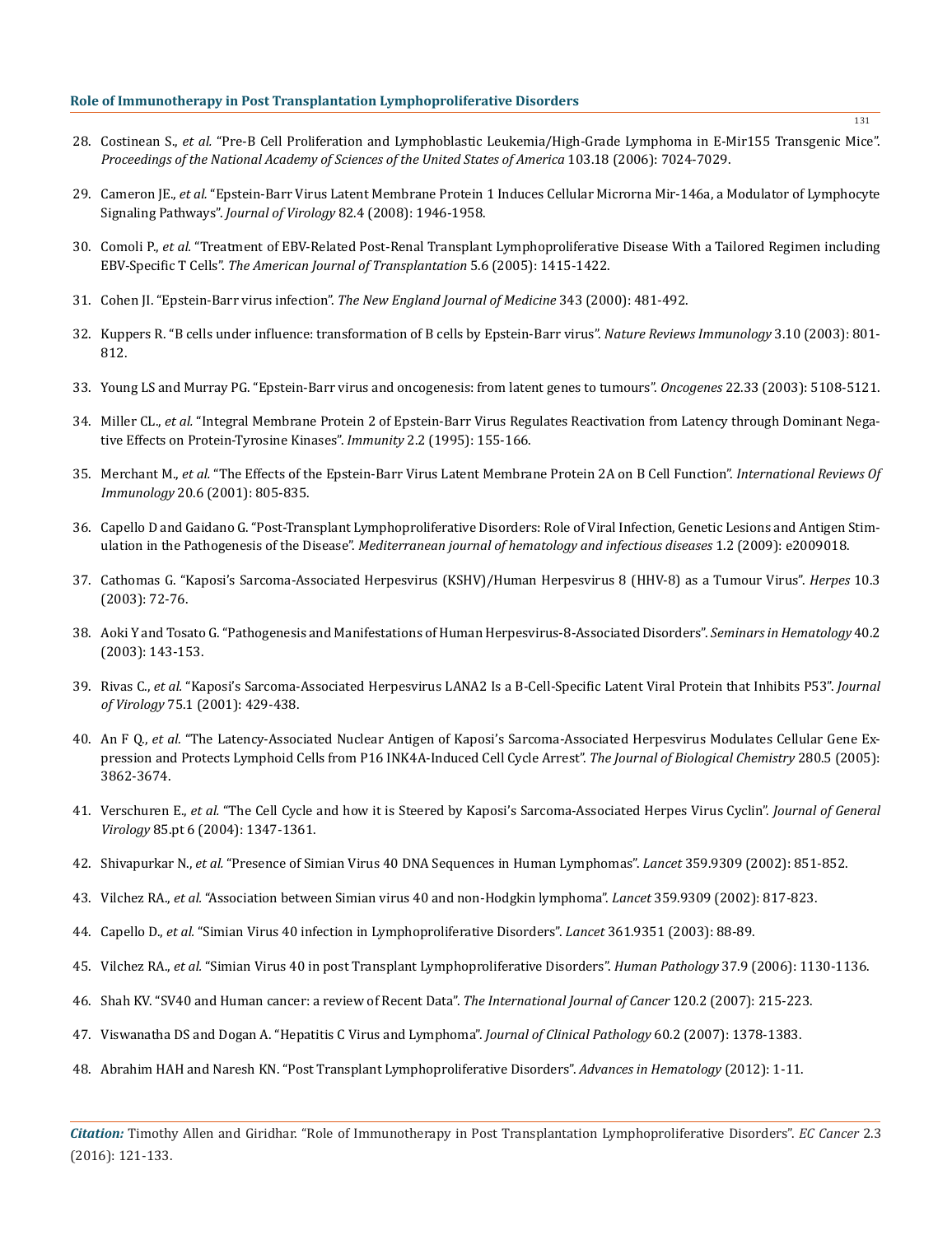- 49. FDA approved label ADCETRISTM (brentuximab vedotin) Manufactured by Seattle Genetics, Inc. Last updated on (2011).
- 50. Styczynski J., *et al.* "Outcome of Treatment of Epstein-Barr Virus-Related Post-Transplant Lymphoproliferative Disorder in Hematopoietic Stem Cell Recipients: A Comprehensive Review of Reported Cases". *Transplant Infectious Disease* 11.5 (2009): 383-392.
- 51. Kim J H., *et al.* "Epstein-Barr Virus Latent Membrane Protein-1 Protects B-Cell Lymphoma from Rituximab-Induced Apoptosis through Mir-155-Mediated Akt Activation and Up-Regulation of Mcl-1". *Leukemia and Lymphoma* 53.8 (2012): 1586-1591.
- 52. Trappe R., *et al.* "Treatment of PTLD with Rituximab and CHOP Reduces the Risk of Renal Graft Impairment after Reduction of Immuno Suppression". *The American Journal of Transplantation* 9.10 (2009): 2331-2337.
- 53. Oertel SH., *et al.* "Effect of Anti- CD 20 Antibody Rituximab in Patients with Post-Transplant Lymphoproliferative Disorder (PTLD)". *The American Journal of Transplantation* 5.12 (2005):2901-2906.
- 54. Choquet S., *et al.* "Efficacy and Safety of Rituximab in B-Cell Post-Transplantation Lymphoproliferative Disorders: Results of a Prospective Multicenter Phase 2 study". *Blood* 107.8 (2006): 3053-3057.
- 55. Blaes AH., *et al.* "Rituximab Therapy is Effective for Post Transplant Lymphoproliferative Disorders after Solid Organ Transplantation". *Cancer* 104.8 (2005): 1661-1667.
- 56. Jain AB., *et al.* "Rituximab (Chimeric Anti-CD20 Antibody) for Post Transplant Lymphoproliferative Disorder after Solid Organ Transplantation in Adults: Long-Term Experience from a Single Center". *Transplantation* 80.12 (2005): 1692-1698.
- 57. Evens AM., *et al.* "Multicenter Analysis of 80 Solid Organ Transplantation Recipients with Post-Transplantation Lymphoproliferative Disease: Outcomes and Prognostic Factors in the Modern Era". *Journal of Clinical Oncology* 28.6 (2010): 1038-1046.
- 58. City of Hope Medical Center. "Yttrium Y 90 Basiliximab and Combination Chemotherapy before Stem Cell Transplant in Treating Patients with Mature T-cell Non-Hodgkin Lymphoma". *The Clinical Trials*.gov [Internet]. Bethesda (MD): National Library of Medicine (US). 2000-[cited 2015 April 23] (2015).
- 59. Fred Hutchinson Cancer Research Center. "Sirolimus, Cyclosporine, and Mycophenolate Mofetil In Preventing Graft-Versus-Host Disease in Treating Patients With Hematologic Malignancies Undergoing Donor Peripheral Blood Stem Cell Transplant". *In Clinical-Trials*.gov [Internet]. Bethesda (MD): National Library of Medicine (US). (2015).
- 60. Mayo Clinic. "Panobinostat and Everolimus in Treating Patients With Recurrent Multiple Myeloma, Non-Hodgkin Lymphoma, or Hodgkin Lymphoma". *In ClinicalTrials*.gov [Internet]. Bethesda (MD): National Library of Medicine (US). 2000-[cited 2015 Jan 12] (2015).
- 61. National Cancer Institute (NCI). "Sunitinib Malate in Treating HIV-Positive Patients with Cancer Receiving Antiretroviral Therapy". *In ClinicalTrials*.gov [Internet]. Bethesda (MD): National Library of Medicine (US). (2015).
- 62. Massachusetts General Hospital. "Jeremy Abramson, MD, Massachusetts General Hospital. Bortezomib plus Rituximab for EBV+ PTLD". *In ClinicalTrials*.gov [Internet]. Bethesda (MD): National Library of Medicine (US). 2000- [cited 2015 Jan 12]. (2015).
- 63. Sidney Kimmel Comprehensive Cancer Center. "Vaccine Therapy in Treating Patients Who Are Being Considered For a Solid Organ Transplant and Are at Risk For Post-Transplant Lymphoproliferative Disorder". *In ClinicalTrials*.gov [Internet]. Bethesda (MD): National Library of Medicine (US). 2000-[cited 2015 Jan 12].
- 64. National Institute of Diabetes and Digestive and Kidney Diseases (NIDDK). "Detection and Cytotoxic T lymphocyte Therapy of Post-Transplant Lymphoproliferative Disorder after Liver Transplant". *In ClinicalTrials*.gov [Internet]. Bethesda (MD): National Library of Medicine (US). 2000-[cited 2015 Jan 12] (2015).
- 65. National Institutes of Health Clinical Center (CC) (National Cancer Institute (NCI)). "Continuous Infusion of rhIL-15 for Adults with Advanced Cancer". *In ClinicalTrials.*gov [Internet]. Bethesda (MD): National Library of Medicine (US). 2000-[cited on 2015 April].